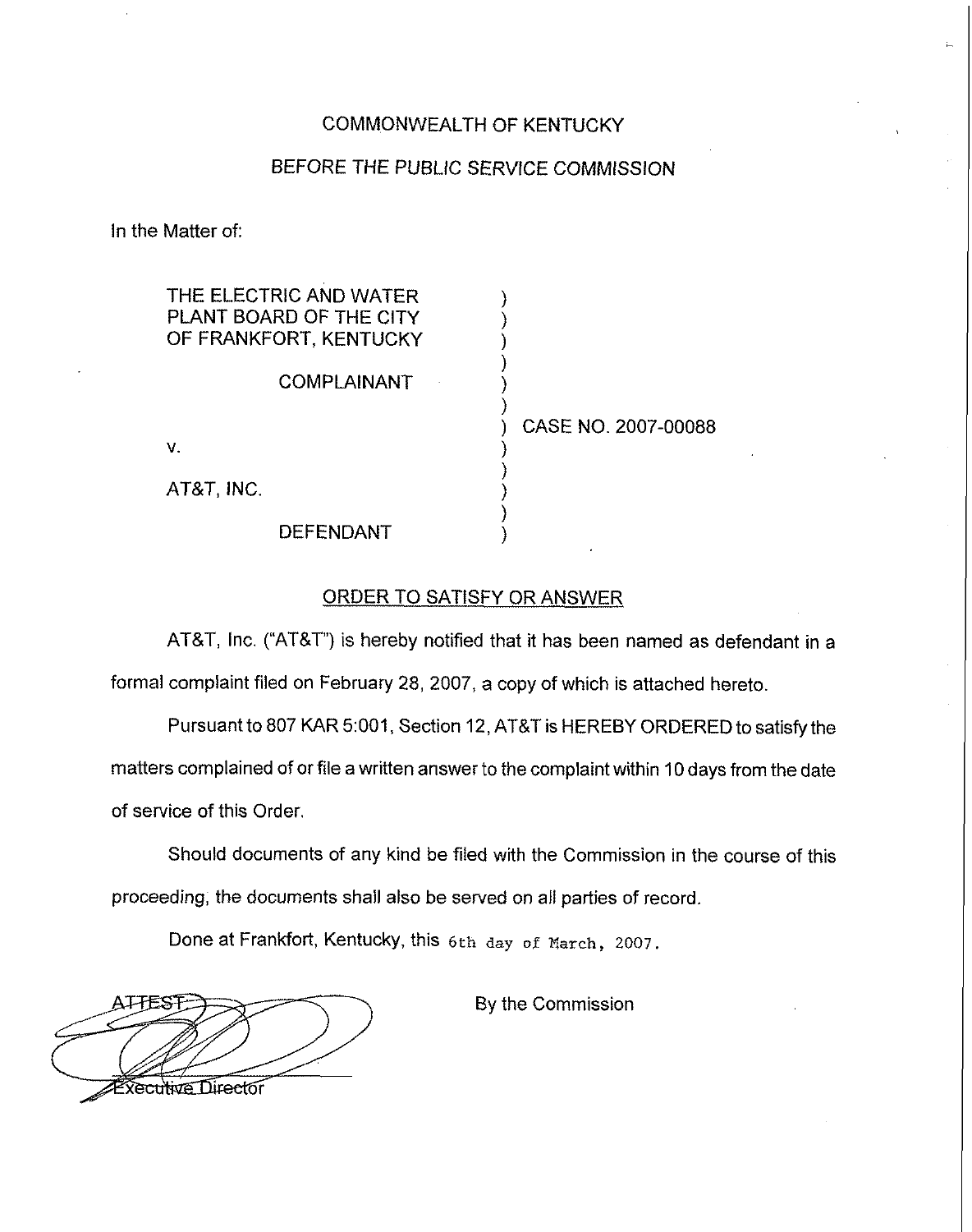Warner J. Caines General Manager



**Water** Cable Electric **Security** Local Phone Digital Cable Long Distance Community TV Ethernet/Internet Cable Modem/ISP Cable Advertising

# Frankfort PIant Board

# February 28, 2007 **RECEIVED**

FEB 28 2007

PUBLIC SERVICE **COMMISSION** 

VIA HAND DELIVERY Honorable Beth O'Donnell Executive Director Public Service Commission 211 Sower Blvd. Frankfort, Kentucky 40601

Dear Ms. O'Donnell:

RE: In the Matter of: Frankfort Plant Board v. AT&T<br>Corse NO:  $\partial 0 - 0008$ 

<sup>I</sup> have enclosed for filing in the above-styied case the original and eleven (11) copies of Frankfort Plant Board's Formal Complaint against AT&T for filing. Please filestamp one copy and return it to our delivery person.

<sup>I</sup> appreciate your assistance. If you have any questions, please contact me at 352-4541.

Sincerely,

Here Price

Hance Price Staff Attorney

HP/abb **Enclosures** 

Equal Opportunity/Affirmative Action Employer

317 West Second Street (P.O. Box 308} Frankfort, Kentucky 40602 Phone (502) 352-4372 Fax (502) 223-3887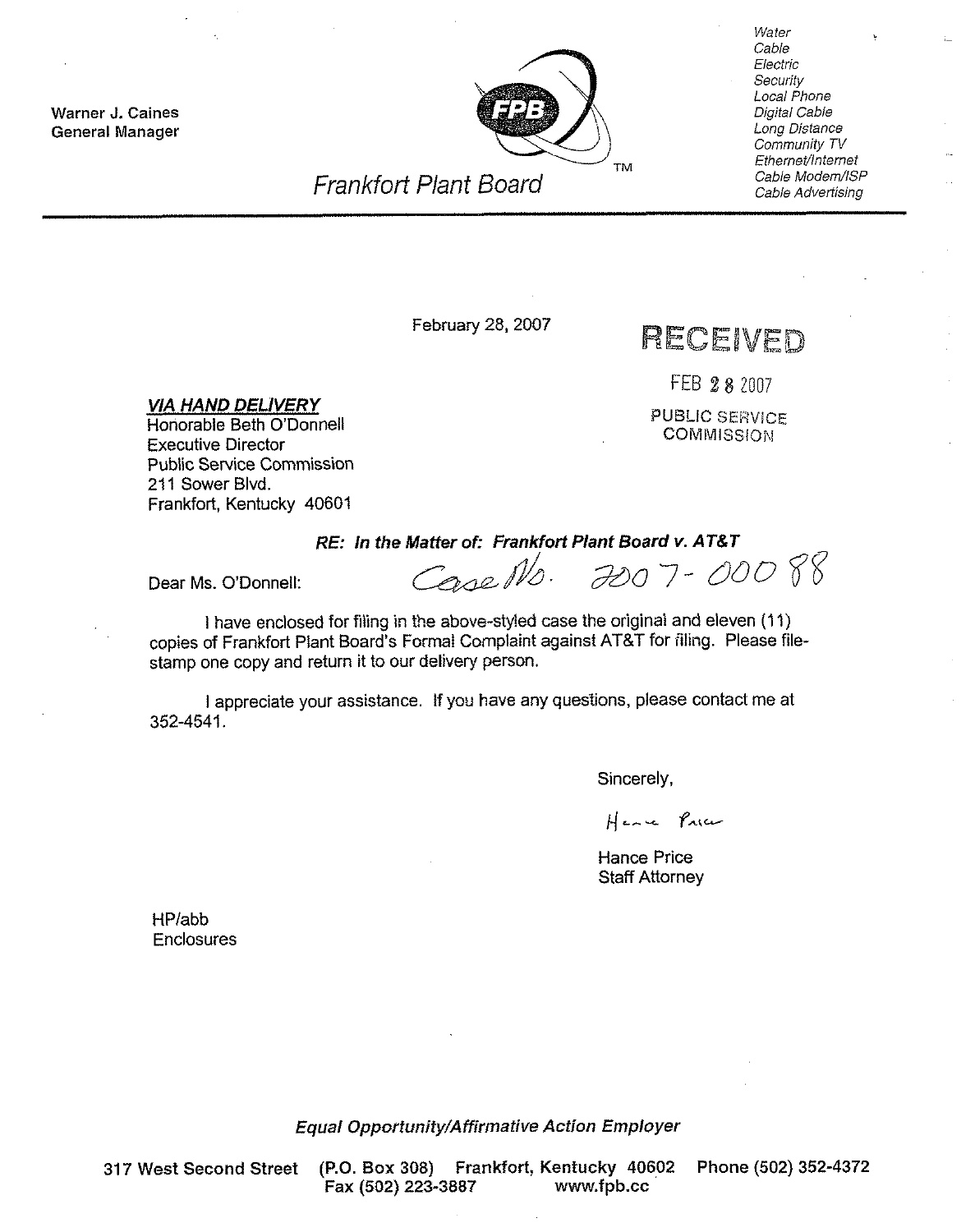# COMMONWEALTH OF KENTUCKY BEFORE THE PUBLIC SERVICE COMMISSION **RECEIVED**

) )

)

) ) ) )

) )

In the Matter of:

The Electric and Water Plant Board of the City of Frankfort, KY

**Complainant** 

۷.

AT&T, Inc.

Defendant

FEB 8 8 2007

PUBLIC SERVICE **COMMISSION** 

Case No. 3007-00088

# FORMAL COMPLAINT

The Electric and Water Plant Board of the City of Frankfort, KY ("Frankfort Plant Board"), by counsel, for its formal complaint against AT&T, Inc. ("AT&T"), pursuant to KRS 2?8.260 and 807 KAR 5:001 sec. 12, hereby states as follows.

#### INTRODUCTION

1. The full name and address of the Frankfort Plant Board is The Electric and Water Plant Board of the City of Frankfort, KY, P.O. Box 308, 317 W. Second Street, Frankfort, KY 40602. Frankfort Plant Board is a facilities-based competitive local exchange company ("CLEC") which provides local exchange service to its customers in the Frankfort and Franklin County Kentucky area.

2. The full name and address of ATBT is AT8T, Inc., 175 E. Houston Street, P.O. Box 2933, San Antonio, Texas 78299-2933. AT8T provides long distance telephone service in the Frankfort and Franklin County Kentucky area.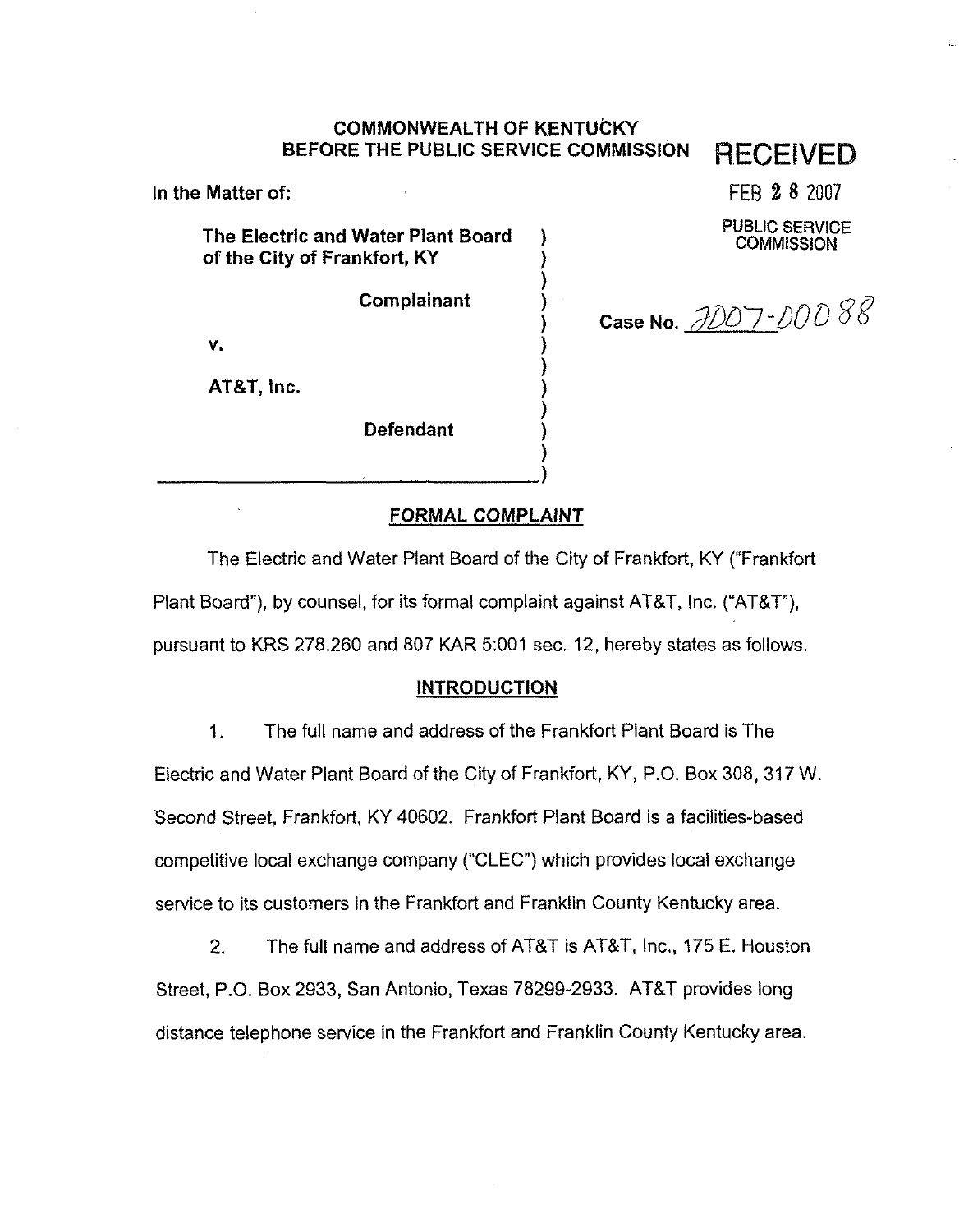3. The facts supporting this complaint are set forth more fully below; but briefly, this complaint concerns AT&T's refusal to pay Frankfort Plant Board's switched access tariff rates in violation of the Kentucky Revised Statutes. AT&T maintains that it has not reached an agreement with Frankfort Plant Board regarding intrastate rates. However, the intrastate access rates that were billed to AT&T are contained in the Frankfort Plant Board's access services tariff that was filed with and approved by the Kentucky Public Service Commission (the "Commission"). Until such time as either a separate agreement with AT&T is finalized and filed or the tariff rates are changed, Frankfort Plant Board expects AT&T to pay the approved tariff rates for access.

#### APPLICABLE LAW

4. Pursuant to KRS 278.040(2), the Commission has jurisdiction "over the regulation of rates and service of utilities" within the Commonwealth.

5. Pursuant to KRS 278.260(1), the Commission is vested with the express authority to investigate and remedy "complaints as to rates or service of any utility,"

6. Pursuant to KRS 278.030{1),"[e]very utility may demand, collect and receive fair, just and reasonable rates for the services rendered or to be rendered by it to any person,"

7. Pursuant to KRS 278.280(2), "[t]he commission shall prescribe rules for the performance of any service or the furnishing of any commodity of the character furnished or supplied by the utility, and, on proper demand and tender

 $\overline{2}$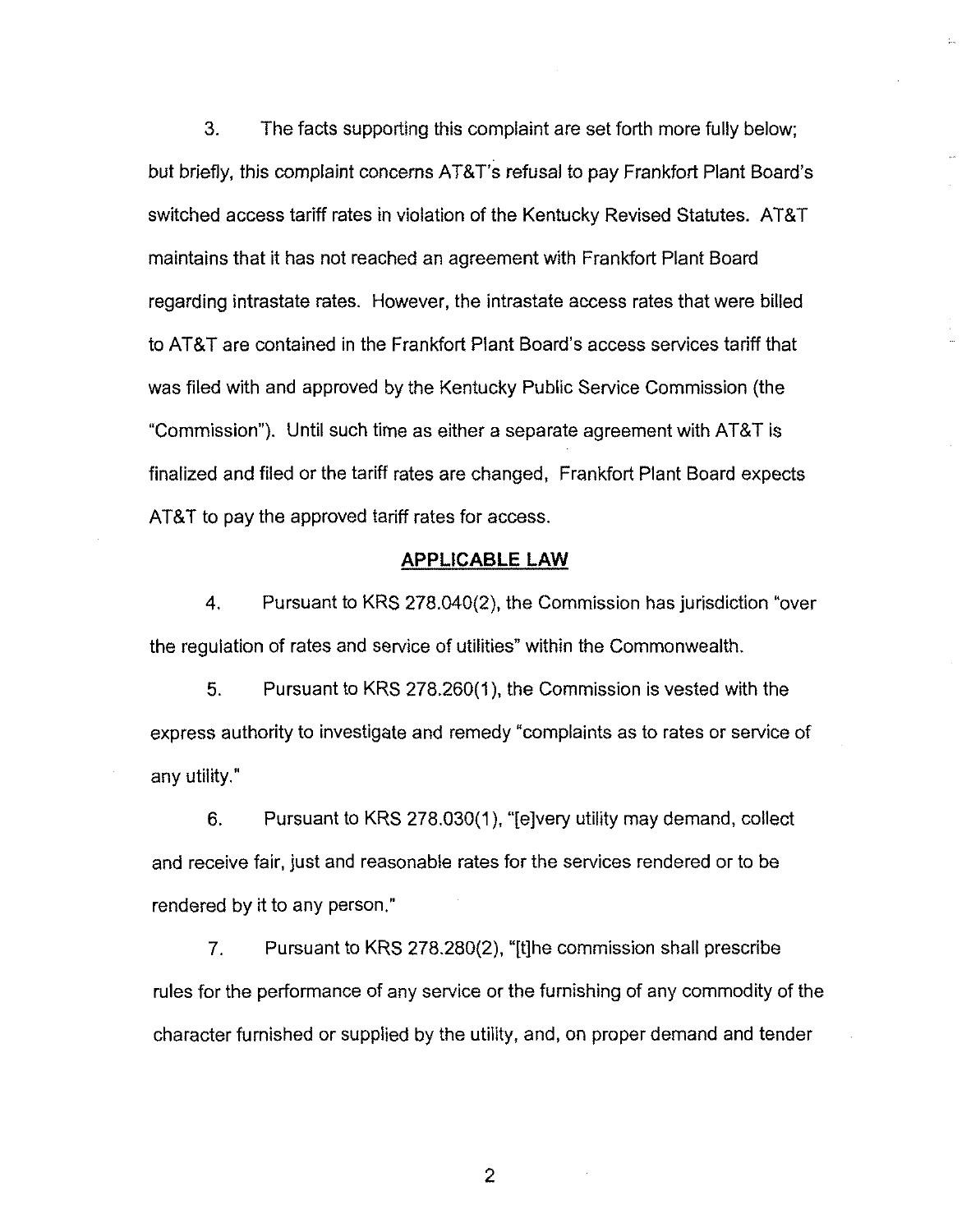of rates, the utility shall furnish the commodity or render the service within the time and upon the conditions provided in the rules."

# STATEMENT OF THE FACTS

8. Frankfort Plant Board provides intrastate access pursuant to its intrastate access tariff effective on or about January 20, 2006.

9. Frankfort Plant Board bills AT8T and all interexchange carriers with whom it exchanges access traffic pursuant to its tariff.

10. AT8T refuses to pay Frankfort Plant Board its switched access tariff rates for switched access service.

11. On or about August 11, 2006, Frankfort Plant Board received notification from AT8T claiming that it has not reached an agreement with Frankfort Plant Board regarding intrastate rates.

12. On or about August 18, 2006, Frankfort Plant Board notified AT8T that it was willing to discuss the disputed charges. However, Frankfort Plant Board also indicated that it expected AT8T to pay the approved tariff rates for access.

13. Frankfort Plant Board has been unable to resolve this matter despite repeated requests that AT8T pay the intrastate access charges specified in its authorized access service tariff.

#### COUNTI

#### FAILURE TO PAY TARIFFED CHARGES

14. Frankfort Plant Board restates and incorporates by reference each of the preceding allegations, as if fully set forth herein.

3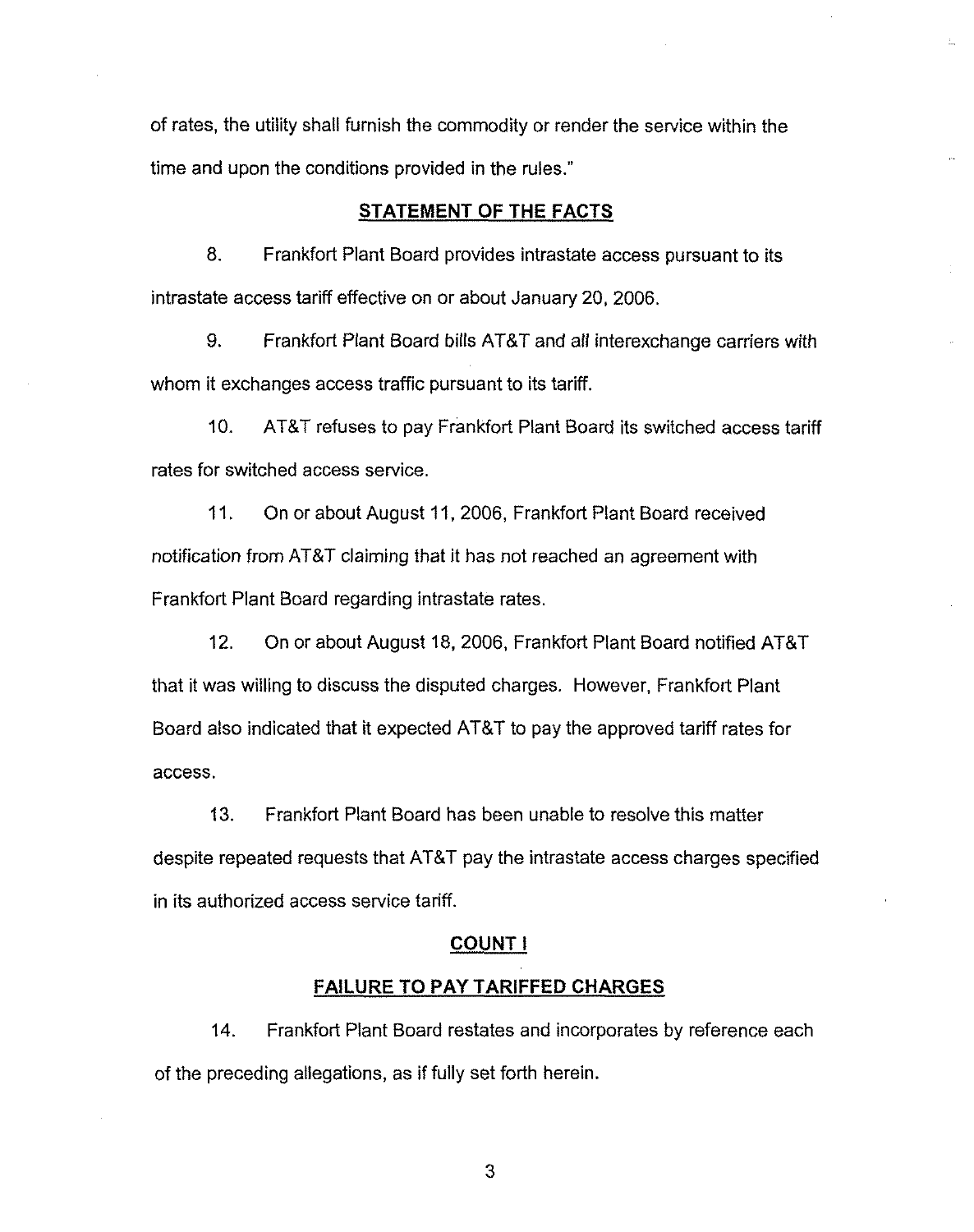15. The filed-rate doctrine, codified at KRS 278.160, provides that telephone service provided in this Commonwealth shall be provided in accordance with a telephone utility's filed and approved tariff.

16. The Commission has interpreted this statute and doctrine to require that any "special contract that touches upon rates (or services)... [be] filed with the Commission in the same manner as the utility's generally available tariffs." In the Matter of Kentucky Utilities Company Revised Special Contract with North American Stainiess, L.P., Case Wo. 2003-00137, 2005 Ky. PUC LEXIS 885 (October 19, 2005); see also 807 KAR 5:011 § 13 (providing, "Every utility shall file true copies of all special contracts entered into governing utility service which set out rates, charges or conditions of service not included in its general tariff.").

17. Thus, Kentucky law requires that telephone utilities provide service only in accordance with filed tariffs or filed contracts that specify the conditions and circumstances under which service wiII be furnished.

18. Pursuant to the filed-rate doctrine, compensation for these interLATA and intraLATA access services are governed by the switched access tariffs on file with the Commission.

19. Pursuant to In the Matter of: Brandenburg Telecom LLC v. AT&T Communications of South Central States, Inc., Case No. 2002-00383, 2003 Ky. PUC LEXIS 351 (May 1, 2003), interexchange carriers are required to pay CLECs for switched access services pursuant to the respective CLEC's applicable access tariff.

4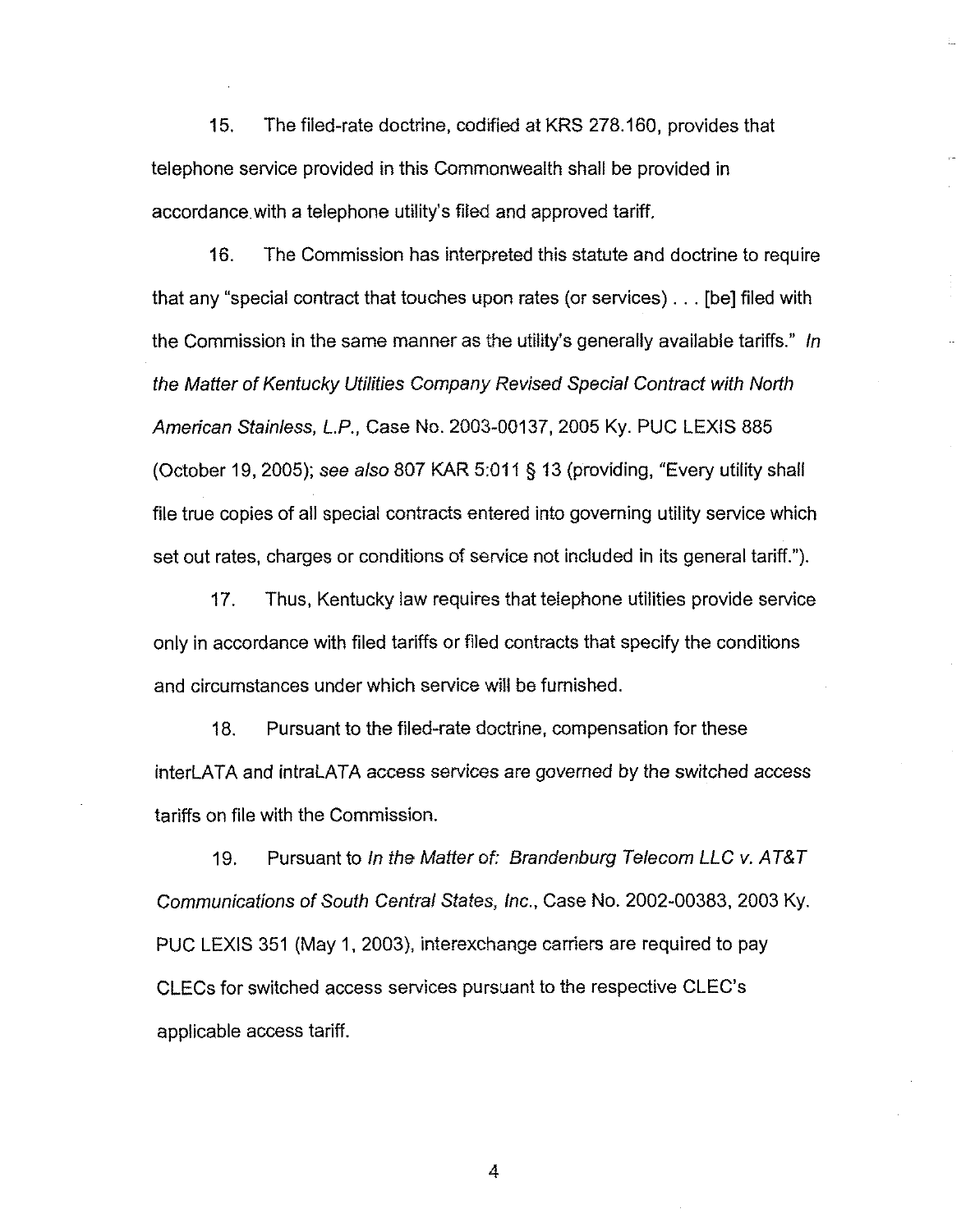20. Frankfort Plant Board charges its customers for switched access services pursuant to section 3.4.4, Locai Switching, of its PSC KY Tariff No. 2 titled "Access Service Tariff."

21. Given that AT&T is receiving intraLATA switched access services from Frankfort Plant Board, AT&T is subject to Frankfort Plant Board's switched access tariff rates.

22. To date, AT&T owes Frankfort Plant Board approximately \$78,545.64 in intrastate switched access charges pursuant to Frankfort Plant Board PSC KY Tariff No. 2 on file with the Commission.

WHEREFORE, Frankfort Plant Board respectfully requests that the Commission take the following actions.

- 1. Declare that AT&T is liable to Frankfort Plant Board for all past and future switched access service charges incurred pursuant to Frankfort Plant Board's tariff on file with the Commission;
- 2. Order AT&T to pay all unpaid, tariffed charges due to

Frankfort Plant Board; and

 $3.$ Grant Frankfort Plant Board any and all other legal and equitable relief to which it is entitled.

Respectfully submitted,

Per Loisma Lynup JAMES DEAN LIEBMAN 403 West Main Street Frankfort, KY 40601 (502) 226-2000 (Telephone) (502) 226-2001 (Fax)

5